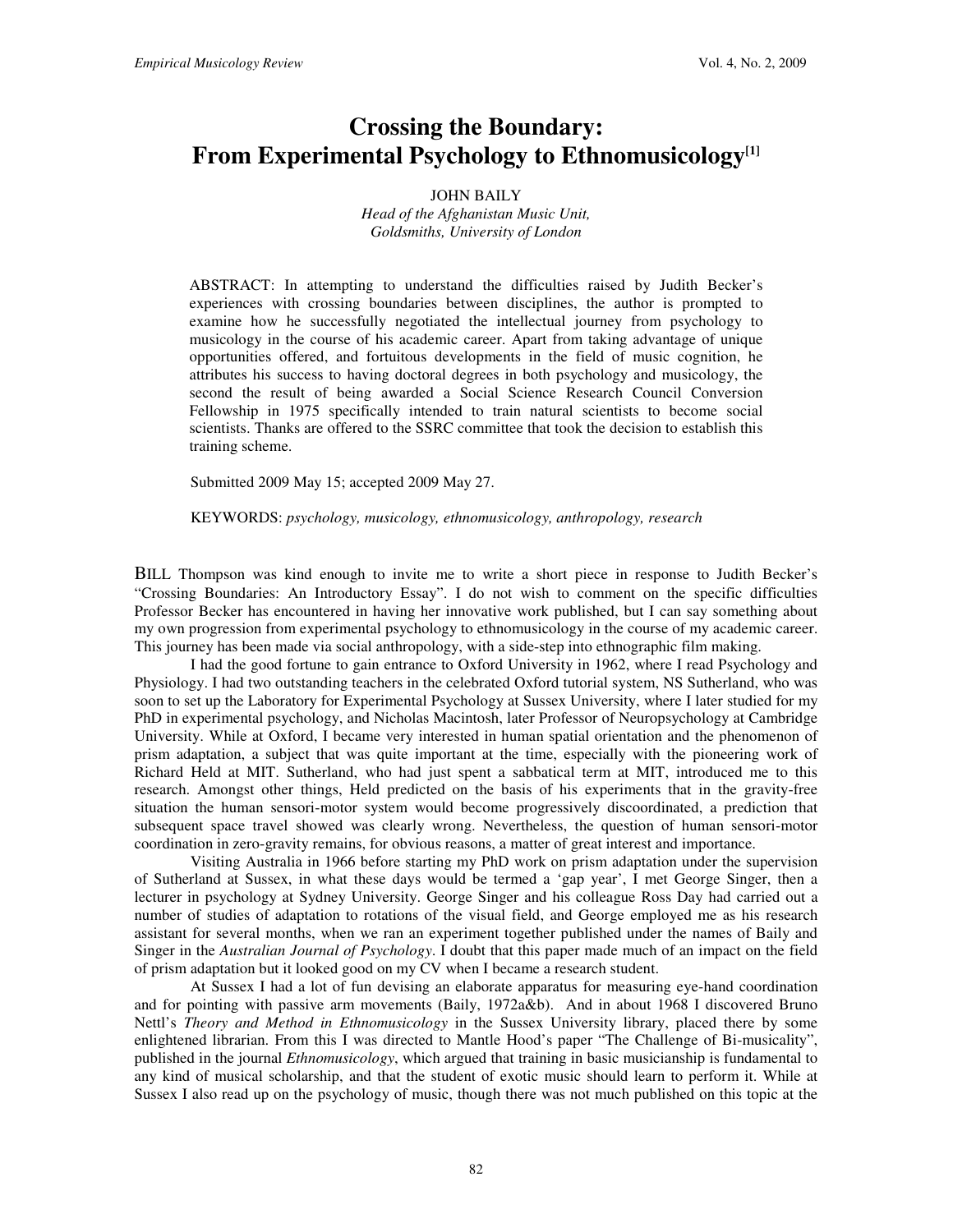time. Having completed my PhD in 1970 with a thesis entitled *Prism Adaptation and Motor Control*, I traveled again through the Middle East and South Asia, now equipped with a cassette tape recorder. I made my first recordings of music in Afghanistan and started to think seriously about the long-necked Afghan lutes I encountered, notably the *dutâr*, the *tanbur* and *dambura*. From the point of view of a guitar player (which I was) these instruments were extremely interesting, both in terms of their timbres and the musical complexity that was possible from seemingly simple physical resources. I then spent seven months in Nepal, where I studied the Indian tabla drums (in my enthusiasm I had the temerity to publish my lessons as *Krishna Govinda's Rudiments of Tabla Playing*) and the basics of Indian *rag*. This knowledge of Indian music proved of great benefit when working later in Afghanistan.

 On the basis of these experiences, I determined that ethnomusicological research was the kind of academic work I wished to pursue, and putting together music and psychology seemed the way to do this. In 1972 I made contact with John Blacking, newly appointed to the Chair of Social Anthropology at The Queen's University of Belfast, and already recognized as a dynamic new voice on the ethnomusicological scene, especially in the US. I have written extensively about my early encounters with Blacking elsewhere (Baily 1994), and there is no need to repeat them here. In John Blacking I found somebody who believed in the contribution that psychology could make to ethnomusicology, with its programme to "identify all processes that are relevant to an explanation of musical sound" (Blacking, 1973:17). Blacking had interesting ideas about the interface between the human body and a musical instrument, but lacked the technical knowledge of experimental psychology to analyze more systematically what was going on at the interface.

 In September 1972 we submitted our joint application to the Social Science Research Council for a project entitled "A cross-cultural study of music skills". It is worth reproducing the introductory statement to our proposed investigation because it shows a good deal about the very "scientific" and highly structuralist approach we were adopting for the study of what we called "field skills":

Man's ability to use his hands in a skilful manner to manipulate the environment and to engage in complex operations is one of his most important capacities, and has been a crucial factor in his physical and cultural evolution. This important area of human behaviour has received a good deal of attention from experimental psychologists and others, who have employed a variety of abstract laboratory tasks to isolate and investigate many of the component processes underlying skilled performance. Man, however, is not a laboratory animal, and the laboratory approach hardly does justice to the complexity and richness of the skilled behaviour which he exhibits in his normal everyday life. We will term such everyday skilled activities *field skills*.

There are two main features of a field skill. Firstly, at the behaviourial level, the skill consists of a basic set of component actions. These make up the motor vocabulary of the skill. The range of possible component actions available to man is large, but the vocabulary of a particular skill consists of a rather limited set drawn from this. Through grouping and sequential ordering, these component actions are elaborated into the motor patterns which are characteristic of the skill. In other words, the component actions of a particular skill are organised into a certain type of structure, which is determined by a set of *structural rules*. The motor patterns characteristic of the skill are, in a sense, generated from these structural rules. The isolation and definition of its structural rules should be one of the main objectives in the analysis of a field skill.

The second feature of a field skill is that there are a variety of social and cultural factors which impinge upon its performance. These factors determine not only when and where the skilled activity is performed, but *how* it is performed. They have a profound effect in shaping the motor patterns which may be observed at the behaviourial level. For this reason, the structure of a field skill cannot be fully appreciated without considering its social and cultural environment. The structural rules underlying a field skill will, to some extent, reflect constraints imposed by gross anatomy, neural wiring within the sensorimotor system, and the psychological processes underlying skilled performance, but they will also reflect social and cultural constraints. It is evident that even such basic activities as walking, standing, sitting and reaching are influenced by social and cultural factors. This influence is more obvious when we consider patterns of movement such as gestures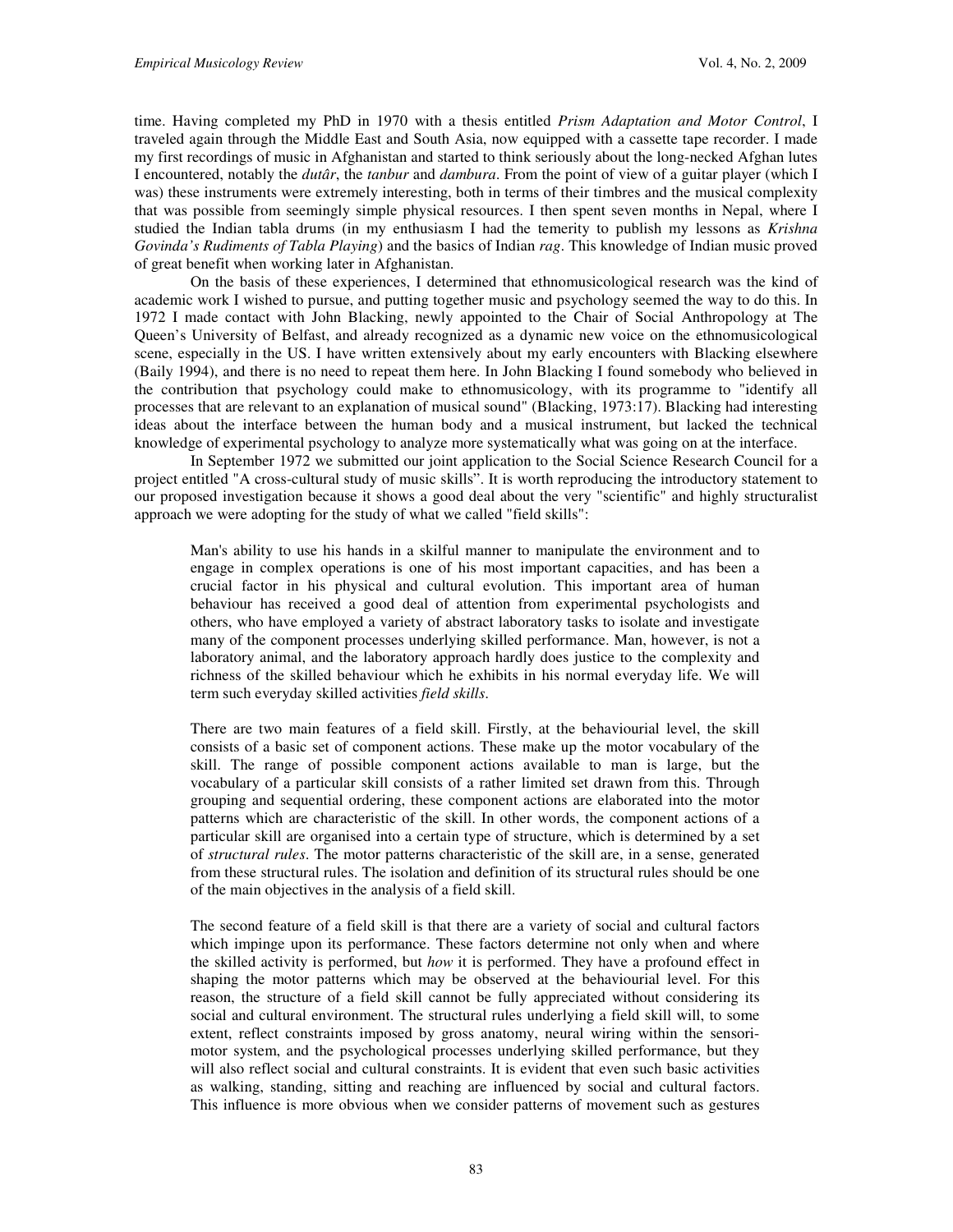and facial expressions which serve a communicative function. It is difficult to discover what man's "natural" patterns of movement are until these social and cultural influences on body movement and posture have been estimated.

At present, we can only guess at the impact of social and cultural processes on complex manipulative skills. This problem calls for a cross-cultural study of elaborate and highly structured field skills, in which we try to relate inter-cultural variations in skilled performance with processes in the social/cultural environments. This is the general orientation of the research proposed here (Blacking and Baily, 1973:9-10).

 The grant application went on to argue that music provides a very profitable area for the study of the organization of motor patterns in skilled manipulative behavior, and outlined one of the key elements of our approach, which was to look at the relationships between (a) the spatial layout (the morphology) of the instrument, (b) the organization of motor patterns in the playing technique, and (c) the generative rules which govern the structure of the music produced. Eventually our proposal was accepted by the SSRC, I was awarded a post-doctoral research fellowship, and in 1973 I began my first year of fieldwork in the city of Herat, in western Afghanistan. I was accompanied by my wife Veronica Doubleday, who was to become a very important part of my later research project, enabling us to work on "both sides of the curtain", i.e. in the largely separate worlds of men's and women's music making.

 The Afghan instrument selected for this research, the Herati *dutâr*, had undergone a dramatic transformation between 1950 and 1965, changing from a two stringed instrument of rural amateur music making, to a much larger 14 stringed instrument now played by urban professionals. My task was to investigate these changes in terms of the three parameters mentioned above: morphology, movement, and music. My research was systematic, if not scientific. Having done some preliminary work and learning to play the *dutâr* a bit myself, I set up a "Main Sample" of 15 *dutâr* players, consisting of 5 groups with three men in each group. Groups (1) and (2) were learners and performers of the 3 stringed *dutâr*; Groups (3) and (4) were learners and performers of the 14 stringed *dutâr*; while Group (5) consisted of outstanding players of the 14 stringed *dutâr*. I identified (perhaps *constructed* would be a better term) a standard repertoire of 5 *dutâr* tunes, which were recorded from all 15 players, and their hand movements were also filmed for movement analysis. Two men from each group also submitted to lengthy recorded interviews exploring their social background, how they had learned to play, and some of their ideas about the music and how they played it. In the analysis of the data, back in Belfast, the long necked *dutâr* was compared with another Afghan instrument, the *rubâb*, which I also studied in this period, though it was not part of the original research proposal. This allowed a very revealing comparison to be made between two kinds of spatial layout of note positions: the linear array of the *dutâr*, on which only the top string is actually fingered, and the tiered array of the *rubâb*, with its three melody strings. This comparison showed how the different 'musics' traditionally played on these two instruments were adapted to the morphologies of the two instruments. Learning to play these instruments myself was an important source of insight into these matters. While this might have seemed unduly subjective, I took comfort from the knowledge that some of Helmhotlz's discoveries were based on his own observations, including some of the basic facts about prism adaptation.

While working in Belfast on the *dutâr/rubâb* material, the opportunity arose to apply for a SSRC Conversion Fellowship, a new scheme intended to turn natural scientists into social scientists. The intentions behind this scheme are not available to me now, but there must have been the notion that the UK was short of social scientists and here was a way to recruit more of them. Experimental psychology was accepted as a natural science, and I received funding for three years; the first year in Belfast attending undergraduate lectures in social anthropology and the centrally important weekly research seminars, then a second year of fieldwork on the anthropology of music in Herat, while for the third year I moved to St. Antony's College, Oxford, where I was attached to its Middle East Centre. Thinking about it now, I realize that this Conversion Fellowship was the crucial step that allowed me to cross the boundary from natural science to the humanities, and I thank whichever committee it was that took the decision to establish this training scheme.

In 1978 I was appointed Lecturer in Social Anthropology at The Queen's University of Belfast, to coordinate and teach the newly established MA in Ethnomusicology, and a year later my job was converted to Lecturer in Ethnomusicology; Blacking was keen to have a post specifically dedicated to this strand of the Department's work. I learned much of what I know about my subject through teaching courses like Theory and Method in Ethnomusicology, Anthropology of Music, Ethnography of World Music and Dance, and Music of Afghanistan as a special area of study. In 1983 I was back in the Laboratory of Experimental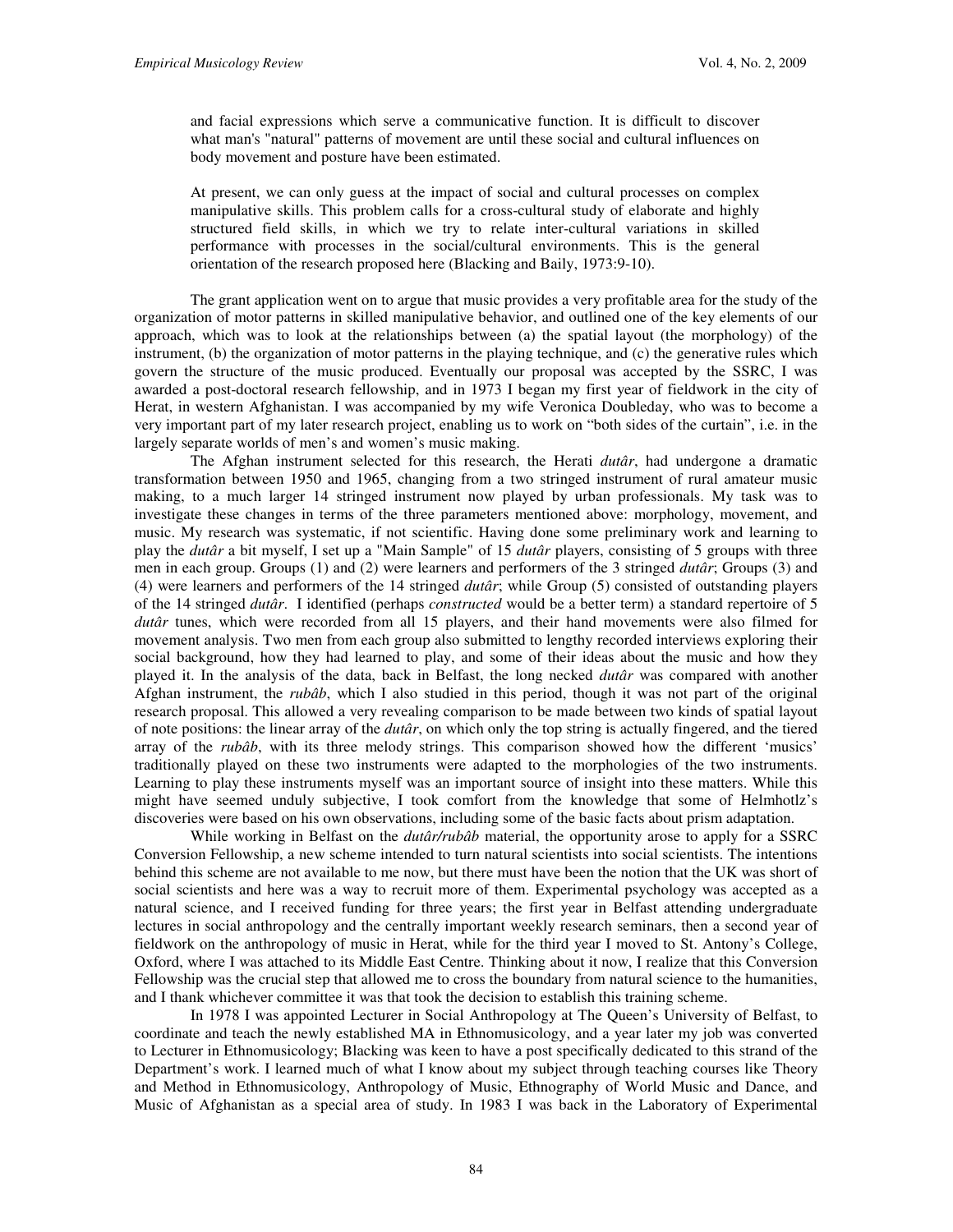Psychology at Sussex for a sabbatical year, where my work received strong encouragement from several of my psychology colleagues with a keen interest in music, including Phil Johnson-Laird, Christopher Longuett-Higgins, and Chris Darwin. It was at this point that I wrote my best-known paper on music structure and human movement (Baily, 1985). I also started work on the idea of motor grammars underlying musical performance, having found an excellent example in the right hand technique for playing the Afghan *rubâb* (Baily, 1987).

 In 1984 the Royal Anthropological Institute advertised two one-year training fellowships in anthropological film making, funded by the Leverhulme Trust and tenable at the National Film and Television School (NFTS). I was one of many who applied: the three films I had edited in Belfast about Herat, using footage I had shot during my fieldwork there in the 1970s, no doubt led to my being offered one of the two fellowships. In what some of my colleagues regarded as an act of folly, I gave up my tenured position in Belfast to take up this new opportunity. The idea of the scheme was not to convert anthropologists (and ethnomusicologists) into professional film makers, but to encourage the use of film in the teaching of anthropology. My fellow anthropologist/trainee was Dr Paul Henley, who became Director of the Granada Centre for Visual Anthropology at Manchester University in 1987. I made two films in this period: *Amir: An Afghan refugee musician's life in Peshawar, Pakistan* and *Lessons from Gulam; Asian music in Bradford* (both distributed by the Royal Anthropological Institute in the UK and Documentary Educational Resources in the US).

After film school I spent two years as a Visiting Research Fellow in the School of African and Asian Studies at Sussex University. This gave me the chance to catch up with my more conventional academic work, allowing me to finish my ethnographic monograph *Music of Afghanistan: Professional musicians in the city of Herat*, to complete my second PhD thesis in Social Anthropology (Ethnomusicology) at QUB, and to think further about anthropological and psychological approaches to the study of music (Baily, 1988). In 1988 I was appointed Associate Professor in the Center for Ethnomusicology at Columbia University, New York, where I learned a lot from working with its Director, Dieter Christensen. In 1990 I returned to the UK to take up a Senior Lectureship in Ethnomusicology at Goldsmiths, where I am now Professor Emeritus and Head of the Afghanistan Music Unit. In the last 20 years I have maintained my interest in music cognition with a series of publications (Baily, 1991; 1992; 1995; 1996; 1997) and extended some of my ideas about the ergonomics of performance to playing the guitar (Baily and Driver, 1992). I have developed my ideas about the importance of learning to perform as a research technique in ethnomusicology (Baily, 2008), and continuing the RAI film project, maintained my commitment to the movie camera as a research tool and film as a form of ethnomusicological text (Baily, in press). At the time of writing, I hold a Leverhulme Emeritus Fellowship to write a monograph bringing together my many field trips to sites of Afghan settlement in Pakistan, Iran, US and Europe, and, after 2001, to Afghanistan. In March and April 2009 I was a Visiting Research Fellow at Monash University, Melbourne, conducting research on Afghan music in Australia, part of my long-term project on the globalization of Afghanistan's music.

Reflecting on how I was able to cross the boundary between experimental psychology and ethnomusicology, I make the following observations.

1. My undergraduate and postgraduate education in experimental psychology was of crucial importance; it provided a very rigorous training in the conduct of empirical research, with the formulation of hypotheses, experimental design, the use of statistics to measure probability, and in logical thinking. It seems easier to cross from science to humanities than the other way round.

2. The emergent interest in the psychology of music, music perception, and musical cognition in the 1970s and 1980s was a great advantage.

3. I made the transition from experimental psychology to ethnomusicology quite early in my career. My Conversion Fellowship, which is the point when I truly crossed the border between the two, began in 1975, when I was 32 years of age.

4. Ethnomusicology was a very young subject when I went into it. No training was available in the UK at the time. British ethnomusicologists like Frank Denyer and Neil Sorrell had trained in the US. The door was open in the UK for scholars to come into ethnomusicology from various backgrounds.

5. Having PhDs in both experimental psychology (1970) and ethnomusicology (1988) gave the transition retrospective credibility.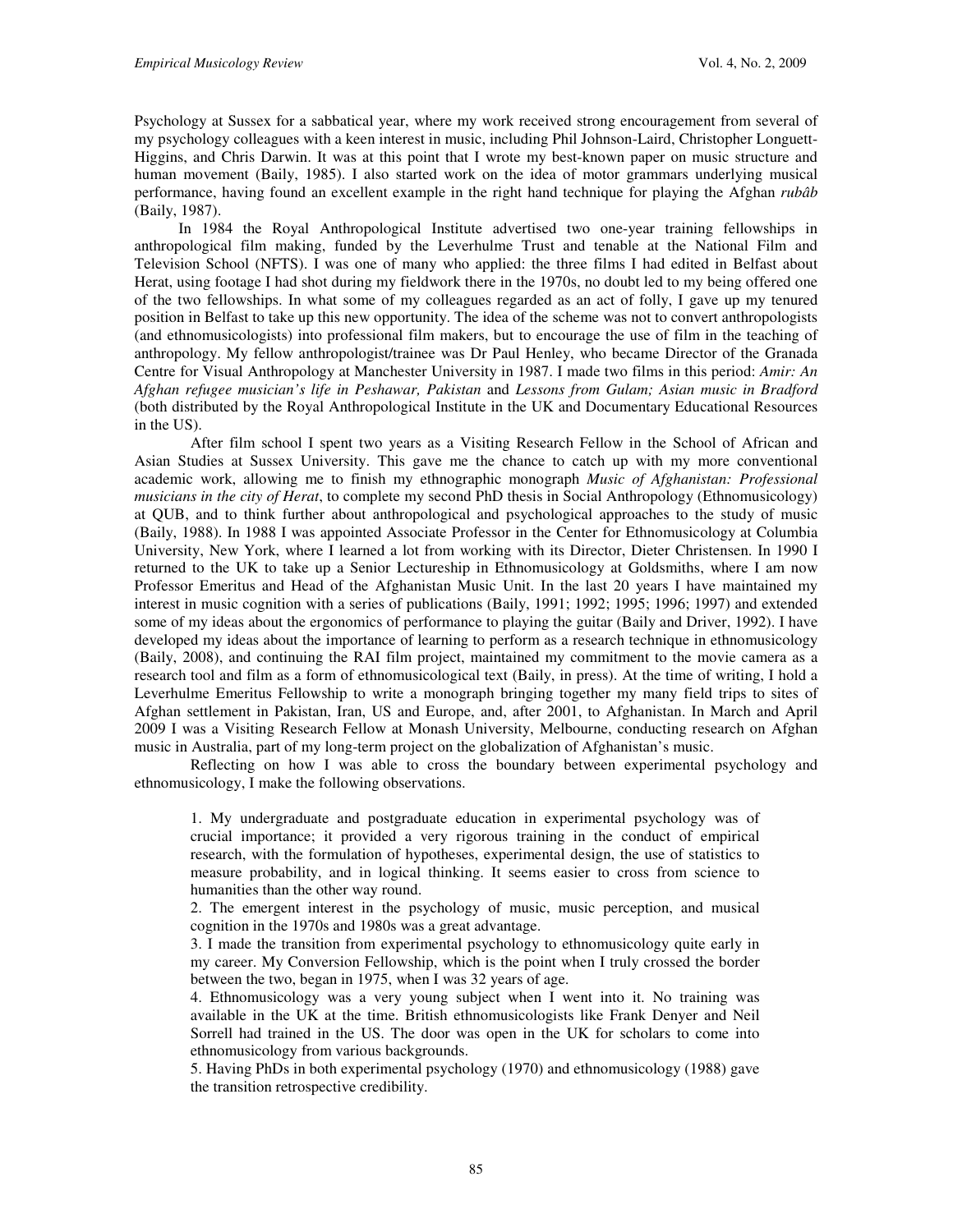6. Being able to perform the music you are studying to a high level of competence is also helpful in being accepted by the community of musicologists.

7. There was no "master plan"; I responded to opportunities as they arose and I was ready to take risks. Moreover, I was incredibly lucky in my mentors: Sutherland, Mackintosh, Blacking, and Christensen.

Looking at my own work as an ethnomusicologist, I realize that deep down I remain a scientist, for I still think along scientific lines. However, I do not *call* myself a scientist and unlike some of my European colleagues, I do not describe ethnomusicology as a scientific discipline. I think of my work as systematic, and theory-orientated. When I started teaching the history of ethnomusicology, I took comfort from the fact that ethnomusicology's precursor, comparative musicology, began life in the Institute for Psychology in Berlin, under the leadership of Carl Stumpf, one of the founding fathers of experimental psychology. Many of the issues addressed by the Berlin School were connected to the psychology of music and the place of music in the human mind. In her introductory essay Judith Becker mentions three specific problems for ethnomusicologists wanting to applying empirical methods to their work: research in music cognition has overwhelmingly dealt with Western art music; empiricism's concern with experimental minutiae; lack of familiarity with statistics. I sympathise. My work with Blacking specifically offered the critique that 'Practitioners of the psychology of music have not only tended to use for their research those kinds of music that are highly valued in Western society but also implicitly adopted certain views about the nature of music put forward by western musicians, musicologists, and teachers of music… .' (Baily 1985: 238). A strength of Blacking's early insights into the body/instrument interface what that they came from the study of African instrument. I agree with Becker that the empirical method is unsatisfactory in the way that it focuses on small details. Rerunning the experiment with slight changes to the parameters might come up with a very different result. The problem with the use of statistics as measures of probability is connected to that empirical methodology. In my own work I applied what I knew about psychology in a non-empirical manner to understand more about processes of musical cognition.

## **NOTES**

[1] This paper was written while the author was a Visiting Fellow at Monash University, jointly in the School of Music – Conservatorium, and the Monash Asia Institute.

## **REFERENCES**

Baily, J.S., & Singer G. (1967). "Behavioural compensation through false information feedback and transformed visual input", *Australian Journal of Psychology*, 19:49-53.

Baily, J.S., (1972a). "Adaptation to prisms: Do proprioceptive changes mediate adapted behavior with ballistic arm movements?", *Quarterly Journal of Experimental Psychology*, 24:8-20.

Baily, J.S., (1972b). "Arm-body adaptation with passive arm movements", *Perception and Psychophysics*, 12:39-44.

Baily, J., (1974). *Krishna Govinda's Rudiments of Tabla Playing*. Brighton: Unicorn Books. With accompanying audio cassette. 89 pages.

Baily, J., (1977). "Movement patterns in playing the Herati dutâr", in John Blacking (ed), *The Anthropology of the Body*, London: Academic Press, 275-330.

Baily, J., (1985). "Music structure and human movement", in Peter Howell, Ian Cross and Robert West (eds)., *Musical Structure and Cognition*, London: Academic Press, 237-258.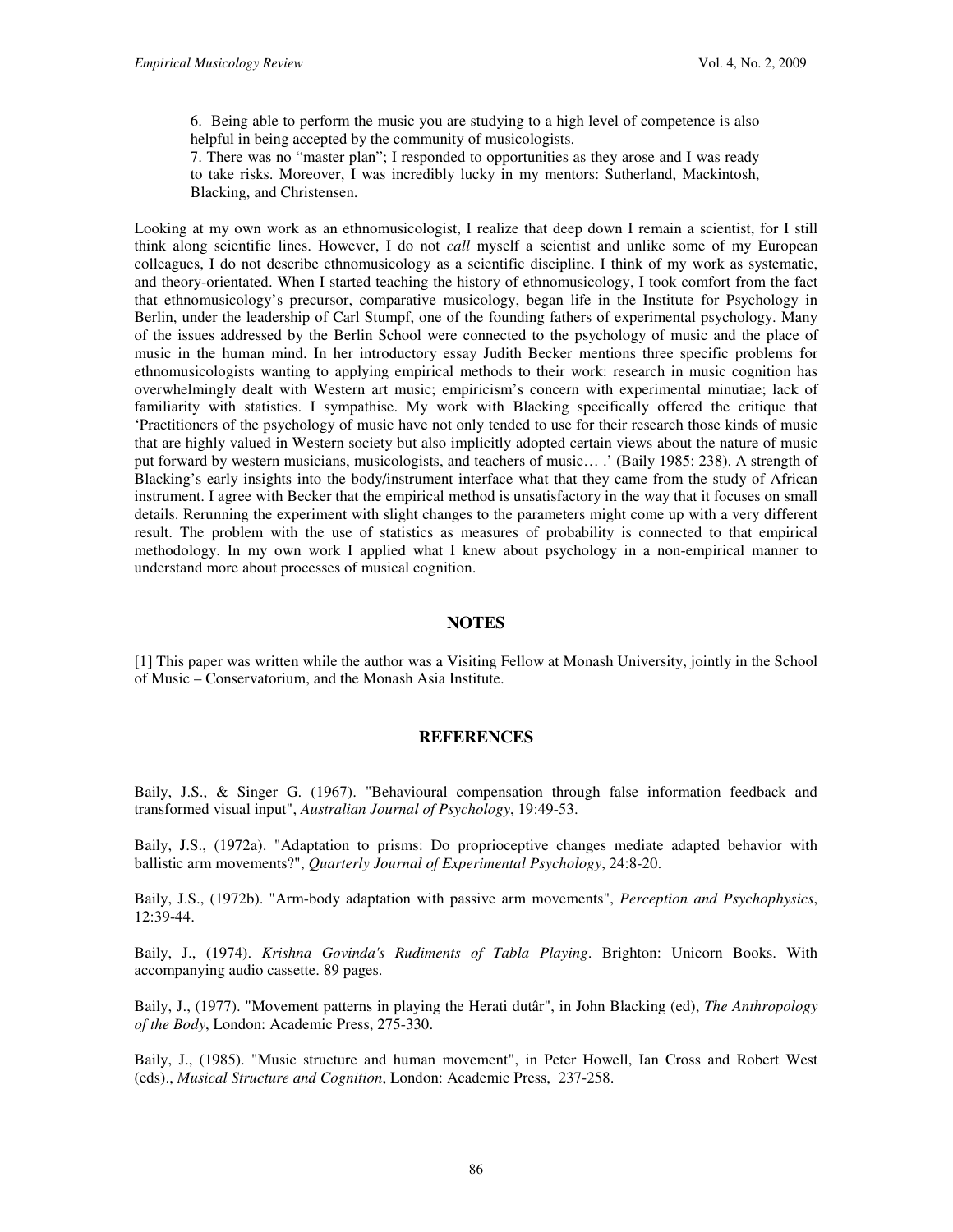Baily, J., (1987). "Principes d'improvisation rythmique dans le jeu du *rubâb* d'Afghanistan", in *L'Improvisation dans les musiques de tradition orale*, Bernard Lortat-Jacob (ed), Paris: SELAF, 175-188.

Baily, J., (1988). *Music of Afghanistan: Professional musicians in the city of Herat*. Cambridge: Cambridge University Press. With accompanying audio cassette. 183 pages.

Baily, J., & Doubleday, V., (1988). "Modeles d'impregnation musicale en Afghanistan", in Laurent Aubert (ed), *Cahiers de musiques traditionelles 1: De bouche a oreille*, Geneva: Ateliers d'ethnomusicologie, 112-124. English version published 1989 as "Patterns of musical enculturation in Afghanistan", in Frank Wilson and Franz Roehmann (eds), *Music and Child Development: Proceedings of the 1987 Denver Conference*. St. Louis: MMB Music, 88-99.

Baily, J., (1988). "Anthropological and psychological approaches to the study of music theory and musical cognition", *Yearbook for Traditional Music*, 20:114-124.

Baily, J., (1989). "The role of a motor grammar in the performance of music", in Frank Wilson and Franz Roehmann (eds), *Music and Child Development: Proceedings of the 1987 Denver Conference*. St. Louis: MMB Music, 202-213.

Baily, J., (1991). "Some cognitive aspects of motor planning in musical performance", *Psychologica Belgica*, XXXI(2):147-162.

Baily, J., & Driver, P., (1992). "Spatio-motor thinking in playing folk blues guitar", *World of Music*, special issue on Ethnomusicology and Music Cognition, guest editor Ellen Koskoff , 34(3):57-71.

Baily, J., (1992). "Music Performance, Motor Structure, and Cognitive Models", in Max Peter Baumann, Artur Simon and Ulrich Wegner (eds), *European Studies in Ethnomusicology: Historical Developments and Recent Trends*. . Berlin: International Institute for Comparative Music Studies and Documentation, 142-158.

Baily, J., (1994). *John Blacking: Dialogue with the Ancestors*, The John Blacking Memorial Lecture, European Seminar in Ethnomusicology, Geneva, 1991. London: Goldsmiths College. 20 pages.

Baily, J., (1995). "Music and the Body", *World of Music*. Special Issue entitled "Working with Blacking", guest editor John Baily.

Baily, J., (1996). "Using Tests of Sound Perception in Fieldwork", *Yearbook for Traditional Music*, 28:147- 173.

Baily, J., (1997). "Afghan perceptions of birdsong", *World of Music*, special issue on Cultural Concepts of Hearing and Listening, 39(2): 51-59.

Baily, J., (2001). "L'interaction homme/instrument. Vers une conceptualisation", in Laurent Aubert (ed) *Cahiers de musiques traditionelles 14: Le geste musical*. Geneva: Ateliers d'ethnomusicologie, 125-141.

Baily, J., (2006). "John Blacking and the 'human/musical instrument interface': two plucked lutes from Afghanistan", in Suzel Ana Reily (ed) *The Musical Human. Rethinking John Blacking's Ethnomusicology in the Twenty-First Century*. Aldershot: Ashgate, pp. 107-124.

Baily, J., (2008). "Ethnomusicology, Intermusability, and Performance Practice", in Henry Stobart (ed) *The New (Ethno)musicologies*. Scarecrow, pp. 121-138.

Baily, J., (in press). "The art of the 'fieldwork movie': 35 years of making ethnomusicological films", *Ethnomusicology Forum*, special issue on music and the moving image.

Blacking, J., (1973). *How Musical is Man?* Seattle: University of Washington Press. With accompanying audio tape.